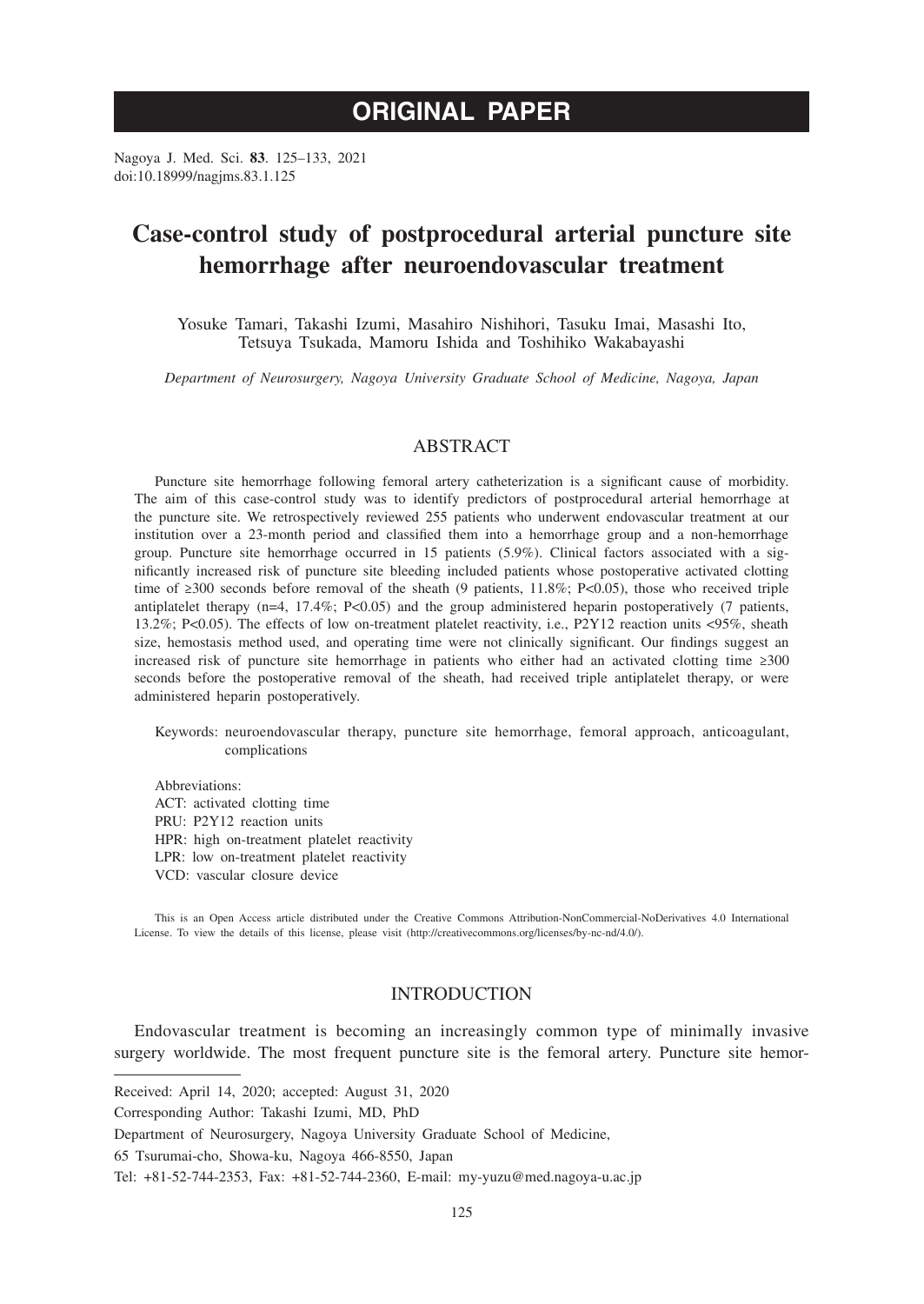rhage following femoral artery catheterization is a significant cause of morbidity, occurring as a complication in 5%–10% of patients and leading to potentially fatal pseudoaneurysm requiring surgical repair in approximately 1.5% of patients with retroperitoneal hematoma.<sup>1</sup> Correlations have been found between the risk of puncture site complications and the number of antiplatelet drugs prescribed and intraoperative heparinization.<sup>1</sup>

Since the introduction of the Seldinger technique almost half a century ago, the gold standard for achieving hemostasis after catheterization of the femoral artery has been manual compression. In recent years, vascular closure devices (VCDs) have been developed and found to have excellent safety and efficacy in several meta-analyses.<sup>2,3,4</sup> However, puncture site hemorrhage may still occur even with bed rest and use of a VCD, and there is no information in the literature on risk factors for postprocedural bleeding at the puncture site after neuroendovascular treatment via the femoral artery. The aim of this case-control study was to identify predictors of postoperative arterial puncture site hemorrhage after neuroendovascular treatment.

## MATERIALS AND METHODS

This study was approved by the Institutional Review Board of the Nagoya University Hospital (#2019–0527).

We retrospectively identified 255 patients who had undergone retrograde transfemoral arterial puncture during a neuroendovascular procedure at Nagoya University Hospital in the 23 months from April 2014 to February 2016 (Table 1). Postprocedural puncture site hemorrhage was defined as arterial bleeding occurring after hemostasis with subsequent formation of hematoma. Patients with any degree of ooze were excluded. The patients were divided into a hemorrhage

| Parameter                                    | Total | No hemorrhage    | Hemorrhage        |         |  |
|----------------------------------------------|-------|------------------|-------------------|---------|--|
|                                              |       | No. $(\%)$       | No. $(\%)$        | P-value |  |
| Case                                         | 255   | 240              | 15                |         |  |
| Age (years; median)                          |       | 68.2 2 - 85      | 62.9 57-80        | 0.310   |  |
| <b>Sex</b>                                   |       |                  |                   |         |  |
| Female                                       | 135   | 124(51.7)        | 11(73.3)          | 0.117   |  |
| Male                                         | 120   | 116(48.3)        | 4(27.7)           |         |  |
| Body mass index (kg/m <sup>2</sup> ; median) | 253   | $22.5$ 12.0-56.3 | $22.9$ 16.2-26.2  | 0.803   |  |
| Past medical history                         |       |                  |                   |         |  |
| Diabetes mellitus                            | 255   | 42 (17.5)        | 1(6.7)            | 0.478   |  |
| Hypertension                                 | 255   | 131 (54.6)       | 11(73.3)          | 0.188   |  |
| Hyperlipidemia                               | 255   | 65(25.5)         | 6(40.0)           | 0.372   |  |
| Cardiovascular disease                       | 255   | 29(12.1)         | 1(6.7)            | 1.000   |  |
| Peripheral vascular disease                  | 255   | 2(0.8)           | 0(0.0)            | 1.000   |  |
| eGFR (ml/min; median)                        | 255   | 72.1 15.9–133.5  | 64.2 46.8 - 105.6 | 0.209   |  |
| Contrast agent                               |       |                  |                   |         |  |
| Iopamidol 300                                | 213   | 200 (83.3)       | 13 (86.7)         | 1.000   |  |
| Iohexol 300                                  | 6     | 6(2.5)           | 0(0.0)            | 1.000   |  |
| Iodixanol 270                                | 36    | 34 (14.2)        | 2(13.3)           | 1.000   |  |
| Dose of contrast agents (ml; median)         | 252   | 225 75 - 285     | 175 25 - 362      | 0.102   |  |

**Table 1** Characteristics of puncture site hemorrhage after neuroendovascular treatment

eGFR: estimated glomerular filtration rate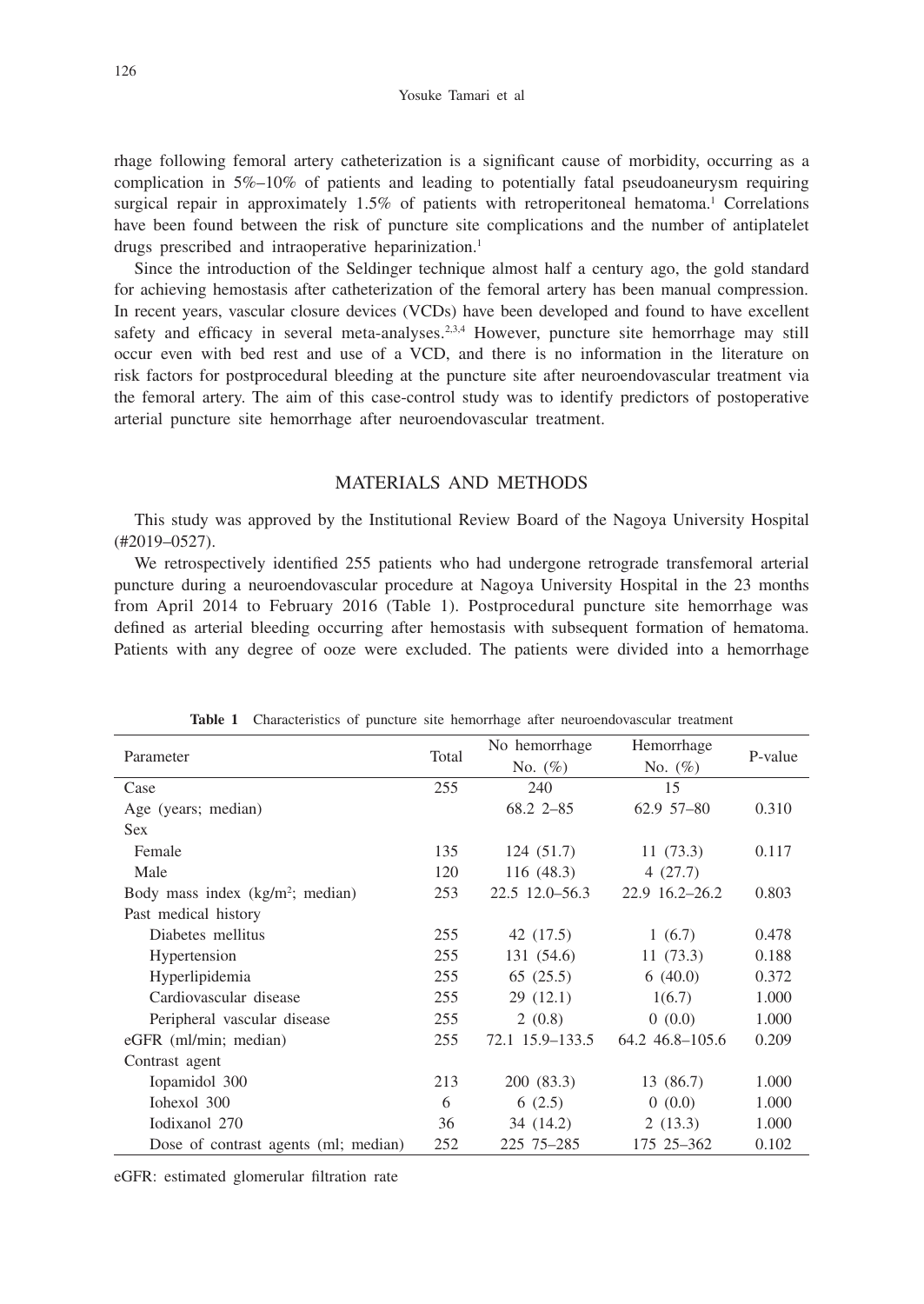group  $(n=15; 11 \text{ male}, 4 \text{ female}, \text{median age } 62.9 \text{ years})$  and a non-hemorrhage group  $(n=240;$ 124 male, 116 female, median age 68.2 years).

Potential risk factors, including postoperative administration of an anticoagulant, the ACT, number of antiplatelet agents administered, platelet reactivity, sheath size, hemostasis method used, and operating time postoperatively were compared between the two groups.

Argatroban or heparin, or a combination, was used as a postoperative anticoagulant. A comparison was made between the group that was administered heparin and the group that was not administered heparin postoperatively. Patients in whom ACT was not measured after administration of protamine sulfate were excluded. The ACT after neuroendovascular treatment was compared between the non-hemorrhage group (n=229) and the hemorrhage group (n=15).

Platelet function was measured using the VerifyNow assay (Accumetric Inc, San Diego, CA, USA). Aspirin reaction units (ARU) and P2Y12 reaction units (PRU) were measured preoperatively. High on-treatment platelet reactivity (HPR) was defined as an ARU of ≥550 or a PRU of >213. Patients with HPR received cilostazol 200 mg in addition to dual antiplatelet therapy. Hemostasis was achieved by manual compression or use of a VCD (6 Fr/7 Fr Exoseal, Cordis Corporation, Miami Lakes, FL or 6 Fr/8 Fr Angioseal, Terumo Interventional Systems, Somerset, NJ).

A multivariate logistic regression analysis was performed on patients whose ACT was ≥300 seconds before the removal of the sheath after the procedure, on patients who received a triple antiplatelet therapy, and on the group that was administered heparin postoperatively and had a sheath size of 7 Fr or more. Difficulties in achieving hemostasis can occur in patients on anticoagulant or antiplatelet therapy when using large-bore sheaths.1,5 Therefore, the sheath size is subjected to a multivariate logistic regression analysis.

Categorical variables were evaluated using Fisher`s exact test and continuous variables by the Mann-Whitney test. Multivariate logistic regression analysis was performed. A p-value <0.05 was considered statistically significant. The statistical analysis was performed using EZR (Saitama Medical Center, Jichi Medical University, Saitama, Japan, version 1.35), which is a graphical interface to R (The R Foundation for Statistical Computing, Vienna, Austria).

#### RESULTS

The postprocedural puncture site hemorrhage occurred in 15 (5.9%) of the 255 patients. There were no significant differences in age, gender, body mass index, diabetes mellitus, hypertension, cardiovascular disease, peripheral vascular disease, renal function, and contrast agent between no hemorrhage group and hemorrhage group. The number of heparinized cases were 12 for single agent and 41 for combined use with argatroban (Table 1). The patients who received heparin postoperatively had significantly more bleeding than those who were not administered heparin (13.2% vs 4.0%; p<0.05). The patients with an ACT of  $\geq 300$  seconds before post-procedural sheath removal had significantly more bleeding than those with an ACT of  $<$  300 (11.8% vs 3.6%; p<0.05). There was also a significant difference in bleeding risk between patients who received triple antiplatelet agents and those who received less than two antiplatelet agents (17.4% vs  $4.7\%$ ; p<0.05) (Table 2 and Table 3). There was no significant difference in the bleeding risk according to clinical characteristics, including a PRU <95, sheath size, hemostasis method used, or operating time (Table 2).

A multivariate analysis was performed when an ACT was ≥300 seconds before postprocedural sheath removal, the group was administered heparin postoperatively, when patients were administered triple antiplatelet agents, and when patients had a sheath size of 7 Fr or more. An ACT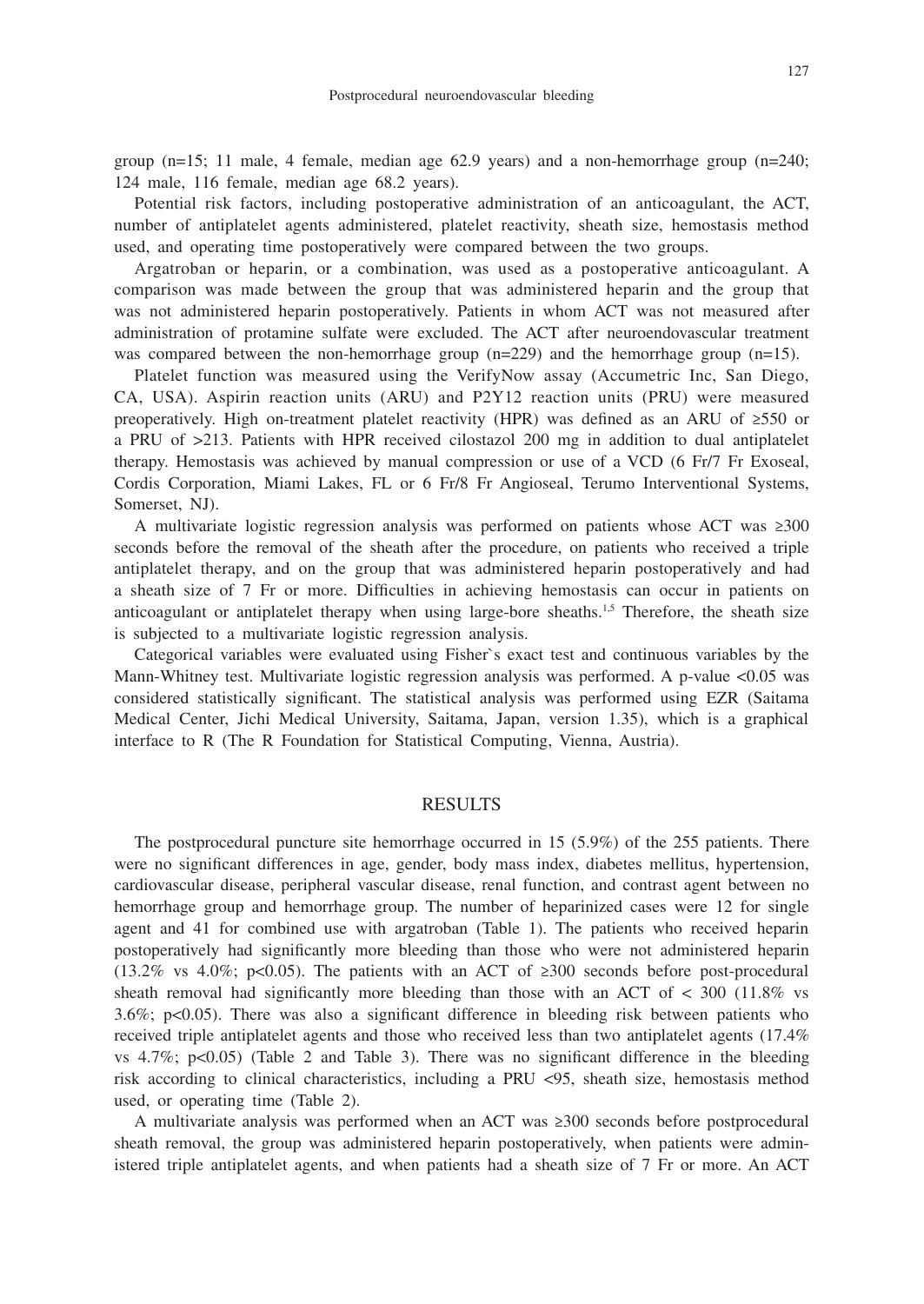| Parameter                             |              | No hemorrhage | Hemorrhage |         |
|---------------------------------------|--------------|---------------|------------|---------|
|                                       | Total        | No. (%)       | No. (%)    | P-value |
| Postoperative anticoagulant therapy   |              |               |            |         |
| Yes                                   | 145          | 135 (93.1)    | 10(6.9)    | 0.583   |
| Heparin                               | 53           | 46 (86.8)     | 7(13.2)    | 0.019   |
| Argatroban                            | 133          | 124 (94.0)    | 8(6.0)     | 0.268   |
| No                                    | 110          | 105(95.5)     | 5(4.5)     |         |
| Postoperative activated clotting time |              |               |            |         |
| $300 \le$                             | 76           | 67 (88.2)     | 9(11.8)    | 0.018   |
| 300 >                                 | 168          | 162 (96.4)    | 6(3.6)     |         |
| No of antiplatelet agent              |              |               |            |         |
| 3                                     | 23           | 19 (82.6)     | 4(17.4)    | 0.036   |
| $\overline{2}$                        | 129          | 121 (93.8)    | 8(6.2)     | 1.000   |
| $\mathbf{1}$                          | 36           | 35 (97.2)     | 1(2.8)     | 0.702   |
| $\mathbf{0}$                          | 67           | 65 (97.0)     | 2(3.0)     | 0.367   |
| P2Y12 reaction units                  |              |               |            |         |
| $95 \le$                              | 108          | 99 (92.4)     | 9(7.6)     | 0.523   |
| 95 >                                  | 38           | 34 (89.5)     | 4(10.5)    |         |
| Sheath size                           |              |               |            |         |
| 9 Fr                                  | 21           | 19 (90.5)     | 2(9.5)     | 1.000   |
| 8 Fr                                  | 27           | 25 (92.6)     | 2(7.4)     | 0.546   |
| $7$ Fr                                | 11           | 9(81.8)       | 2(18.2)    | 0.132   |
| $7$ Fr $>$                            | 196          | 187 (95.4)    | 9(5.6)     | 0.599   |
| Method of hemostasis                  |              |               |            |         |
| Manual compression                    | 23           | 21 (92.3)     | 2(8.7)     | 0.633   |
| Hemostasis device                     |              |               |            |         |
| 7 Fr Exoseal                          | 10           | 10(100.0)     | 0(0.0)     | 1.000   |
| 6 Fr Exoseal                          | 68           | 66 (97.1)     | 2(2.9)     | 0.367   |
| 8 Fr Angioseal                        | 99           | 90 (90.9)     | 9(9.1)     | 0.101   |
| 6 Fr Angioseal                        | 55           | 53 (96.4)     | 2(3.6)     | 0.536   |
| Off-label use of a hemostasis device  |              |               |            |         |
| 8 Fr Angioseal                        |              |               |            |         |
| On-label                              | 71           | 74 (91.3)     | 7(8.7)     | 0.634   |
| Off-label                             | 19           | 17 (90.5)     | 2(9.5)     |         |
| 7 Fr Exoseal                          |              |               |            |         |
| On-label                              | 9            | 9(100.0)      | 0(0.0)     |         |
| Off-label                             | $\mathbf{1}$ | 1(100.0)      | 0(0.0)     |         |
| Procedure time (min)                  |              |               |            |         |
| 301 <                                 | 29           | 27 (93.1)     | 2(6.9)     | 0.685   |
| 181-300                               | 81           | 73 (90.1)     | 8(9.9)     | 0.135   |
| $180 \geq$                            | 143          | 138 (96.5)    | 5(3.5)     | 0.104   |

**Table 2** Predictors of puncture site hemorrhage after neuroendovascular treatment

of ≥300 seconds before post-procedural sheath removal and the group that was administered heparin postoperatively were identified to be independent risk factors for postprocedural arterial puncture site hemorrhage (Table 3).

Rates of bleeding in patients with cerebral aneurysm who underwent balloon-assisted coil embolization (5 cases, 10.9%) or stent-assisted coil embolization (4 cases, 11.1%) were high while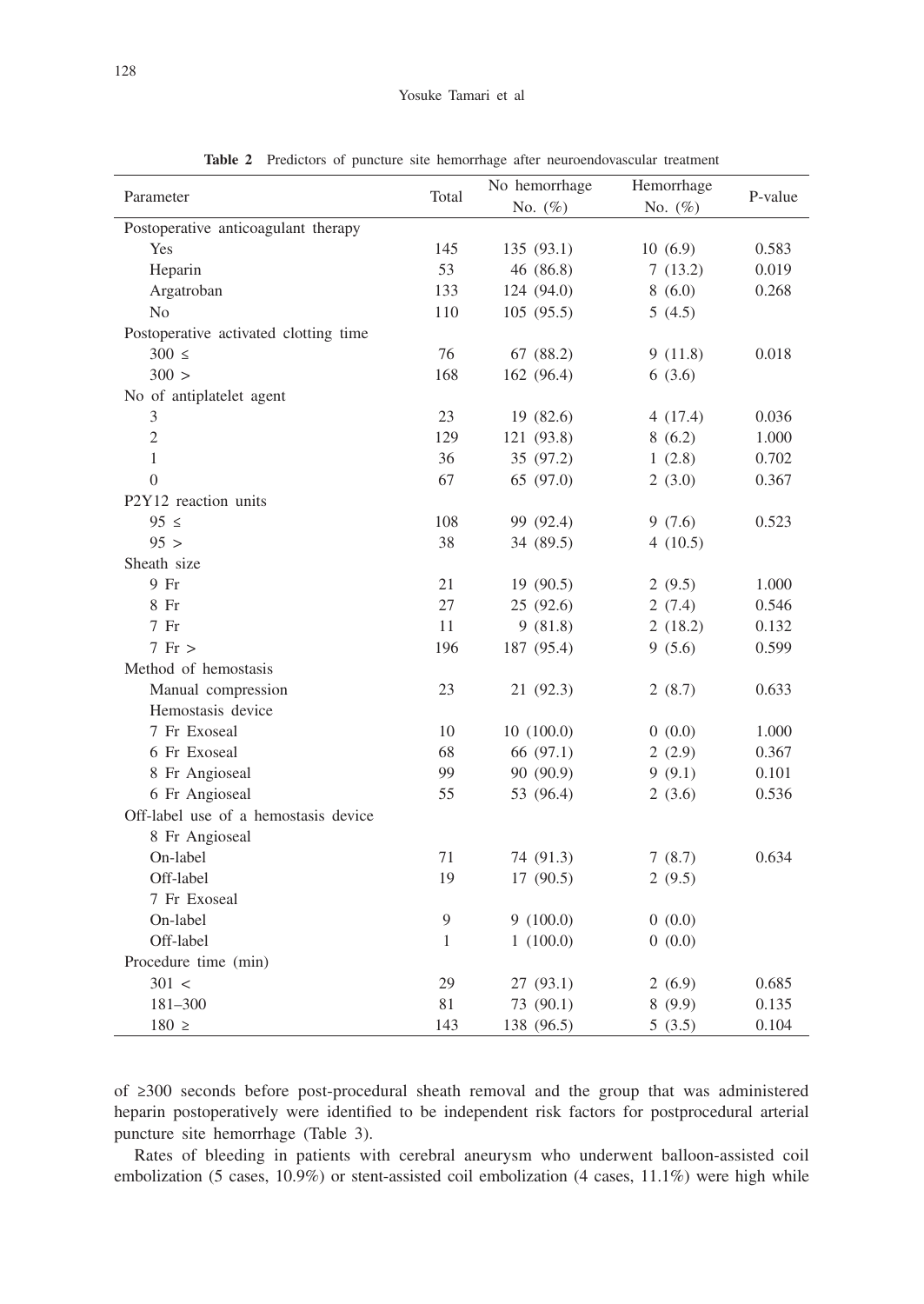|                            | No Hemorrhage | Hemorrhage | P-value    |               |
|----------------------------|---------------|------------|------------|---------------|
|                            | No. $(\%)$    | No. $(\%)$ | Invariable | Multivariable |
|                            |               |            |            |               |
| 53                         | 46 (86.8)     | 7(13.2)    | 0.020      | 0.047         |
| 202                        | 194 (96.0)    | 8(4.0)     |            |               |
|                            |               |            |            |               |
| 76                         | 67(88.2)      | 9(11.8)    | 0.020      | 0.024         |
| 179                        | 161 (96.4)    | 6(3.6)     |            |               |
| No of Antiplatelet therapy |               |            |            |               |
| 23                         | 19(92.6)      | 4(17.4)    | 0.036      | 0.159         |
| 232                        | 221 (95.3)    | 11(4.7)    |            |               |
|                            |               |            |            |               |
| 59                         | 53 (89.8)     | 6(10.2)    | 0.121      | 0.286         |
| 196                        | 185 (94.4)    | 11(5.6)    |            |               |
|                            | Total         |            |            |               |

**Table 3** Predictors of puncture site hemorrhage after neuroendovascular treatment

**Table 4** Neuroendovascular treatment and frequency of postprocedural puncture site hemorrhage

|                                       |                | No hemorrhage | Hemorrhage |  |
|---------------------------------------|----------------|---------------|------------|--|
| Parameter                             | Total          | No. $(\%)$    | No. $(\%)$ |  |
| Treatment                             |                |               |            |  |
| Aneurysm coil embolization            |                |               |            |  |
| Simple technique                      | 25             | 24(96.0)      | 1(4.0)     |  |
| Balloon-assisted technique            | 46             | 41 $(89.1)$   | 5(10.9)    |  |
| Stent-assisted technique              | 36             | 32 (88.9)     | 4(11.1)    |  |
| Double catheter technique             | 20             | 19(7.9)       | 1(6.7)     |  |
| Balloon and double catheter technique | $\overline{4}$ | 4(100.0)      | 0(0.0)     |  |
| Stent and balloon-assisted technique  | $\overline{4}$ | 3(75.0)       | 1(25.0)    |  |
| Internal trapping                     | 3              | 3(100.0)      | 0(0.0)     |  |
| Carotid artery stenting               | 47             | 46 (97.9)     | 1(2.1)     |  |
| Intracranial PTA                      | $\overline{4}$ | 4(100.0)      | 0(0.0)     |  |
| Extracranial PTA                      | $\overline{4}$ | 4(100.0)      | 0(0.0)     |  |
| Thrombectomy                          | 1              | 1(100.0)      | 0(0.0)     |  |
| Arteriovenous malformation            |                |               |            |  |
| <b>TAE</b>                            | 11             | 11(100.0)     | 0(0.0)     |  |
| Dural arteriovenous fistula           |                |               |            |  |
| TAE                                   | 15             | 13 (86.7)     | 2(13.3)    |  |
| <b>TVE</b>                            | 15             | 15(100.0)     | 0(0.0)     |  |
| TAE and TVE                           | $\overline{4}$ | 4(100.0)      | 0(0.0)     |  |
| Spinal arteriovenous malformation     |                |               |            |  |
| <b>TAE</b>                            | 4              | 4(100.0)      | 0(0.0)     |  |
| Tumor embolization                    | 12             | 12(100.0)     | 0(0.0)     |  |
| Operation                             |                |               |            |  |
| Schedule                              | 252            | 237 (94.0)    | 15(6.0)    |  |
| Emergency                             | 3              | 3(100.0)      | 0(0.0)     |  |

PTA: percutaneous transluminal angioplasty

TAE: transarterial embolization

TVE: transvenous embolization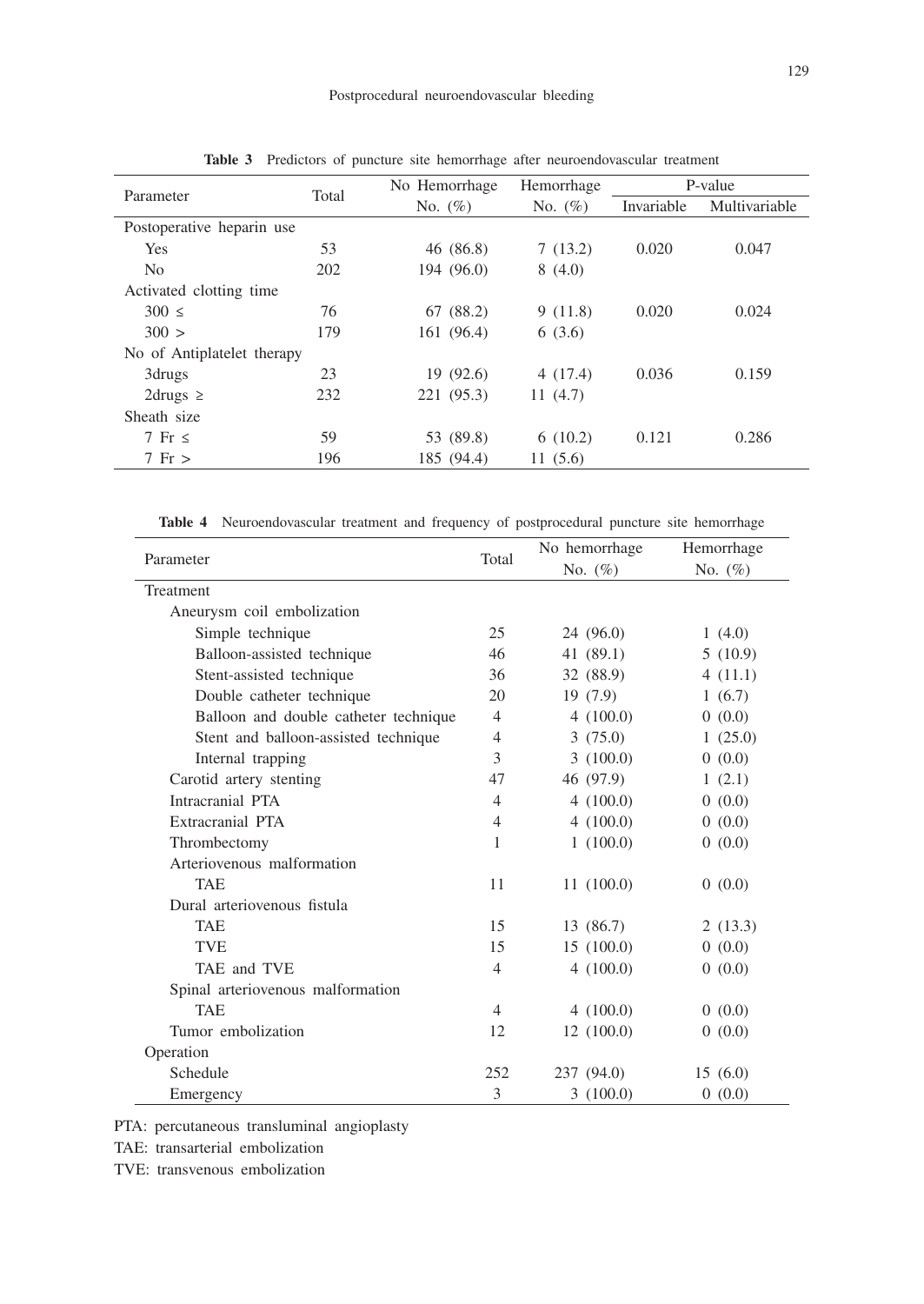those in patients who underwent simple technique coil embolization (1 case, 4.0%) or carotid artery stenting (1 case, 2.1%) were low. The postoperative arterial puncture site hemorrhage rate was not statistically significant after neurovascular treatment (Table 4).

#### DISCUSSION

Bleeding complication rates reported in the literature range from  $0.63\%$  to  $9.7\%$ .<sup>6,7</sup> Risk factors identified in patients with acute myocardial infarction include old age, female sex, underweight, renal dysfunction, large sheath size, and use of a  $VCD$ .<sup>8,9</sup> The dose and duration of anticoagulants are related factors, and it has been reported that there are fewer bleeding complications after administration of low molecular weight heparin than after use of unfractionated heparin.9

Bleeding as a complication of neuroendovascular therapy has not been well described in the literature. Sato et al investigated the incidence of access site complications, which was higher in patients who underwent intraoperative heparinization and were prescribed multiple antiplatelet agents preoperatively.<sup>1</sup> In that study, the incidence of postprocedural arterial puncture site hemorrhage was 5.9%, which is the same as in this present report.

In the present study, the bleeding risk was significantly higher when the ACT was  $\geq 300$ seconds before removal of the sheath after the procedure. In the 7F ECLIPSE study, which examined safety and effectiveness of the Exoseal vascular closure device, considered an ACT of ≥300 seconds before removal of the sheath after the procedure as an exclusion criteria.4 The package insert of Exoseal is stated that safety is not established. Intraoperative heparinization is necessary for prevention of intraoperative thromboembolism. Therefore, an ACT of ≥300 seconds before removal of the sheath could indicate a need for intervention to prevent bleeding at the puncture site.

Combined antiplatelet therapy is recommended for carotid artery stenting and coil embolization of cerebral aneurysm to prevent perioperative ischemic complications.<sup>10-13</sup> Dual antiplatelet therapy has a significant ability to reduce ischemic complications without an increase in bleeding complications.10 Hwang et al reported that triple antiplatelet therapy in patients with HPR could lead to oozing at the femoral puncture site or a local groin hematoma without any serious bleeding complications.<sup>14,15</sup> In the present study, the bleeding rate increased as the number of antiplatelet agents administered increased, with a significant difference in the risk of bleeding between patients who received triple antiplatelet treatment and those who received less than two antiplatelet agents. Multivariate analysis did not identify a significant increase in bleeding complications in patients who received triple antiplatelet therapy. The ADAPT-DES study found that a low on-treatment platelet reactivity, i.e., a PRU <95%, was associated with a significantly increased risk of bleeding.16 However, in the present study, there was no significant increase in postprocedural arterial puncture site hemorrhage in patients with a PRU <95%. The hemorrhagic complication in the ADAPT-DES study was defined as a drop in hemoglobin of  $> 3$  g/dl, need for transfusion, bleeding requiring surgery, or retroperitoneal bleeding. This definition is seemed to include the more cases with intraoperative failure, such as vascular perforation or dissection. In contrast, our study excluded hemorrhage at the intraoperative puncture site and focus on risk factors without technical failure. This difference may affect the association between LPR and bleeding event.

In the present study, there was a significant increase in the bleeding rate in patients who were administered heparin postoperatively. However, Enomoto et al showed that the rate of groin site complications from neuroendovascular therapy was similar between patients treated with postoperative anticoagulant therapy and those who were not  $(0.7\% \text{ vs } 0.6\% , \text{p=0.483}).$  The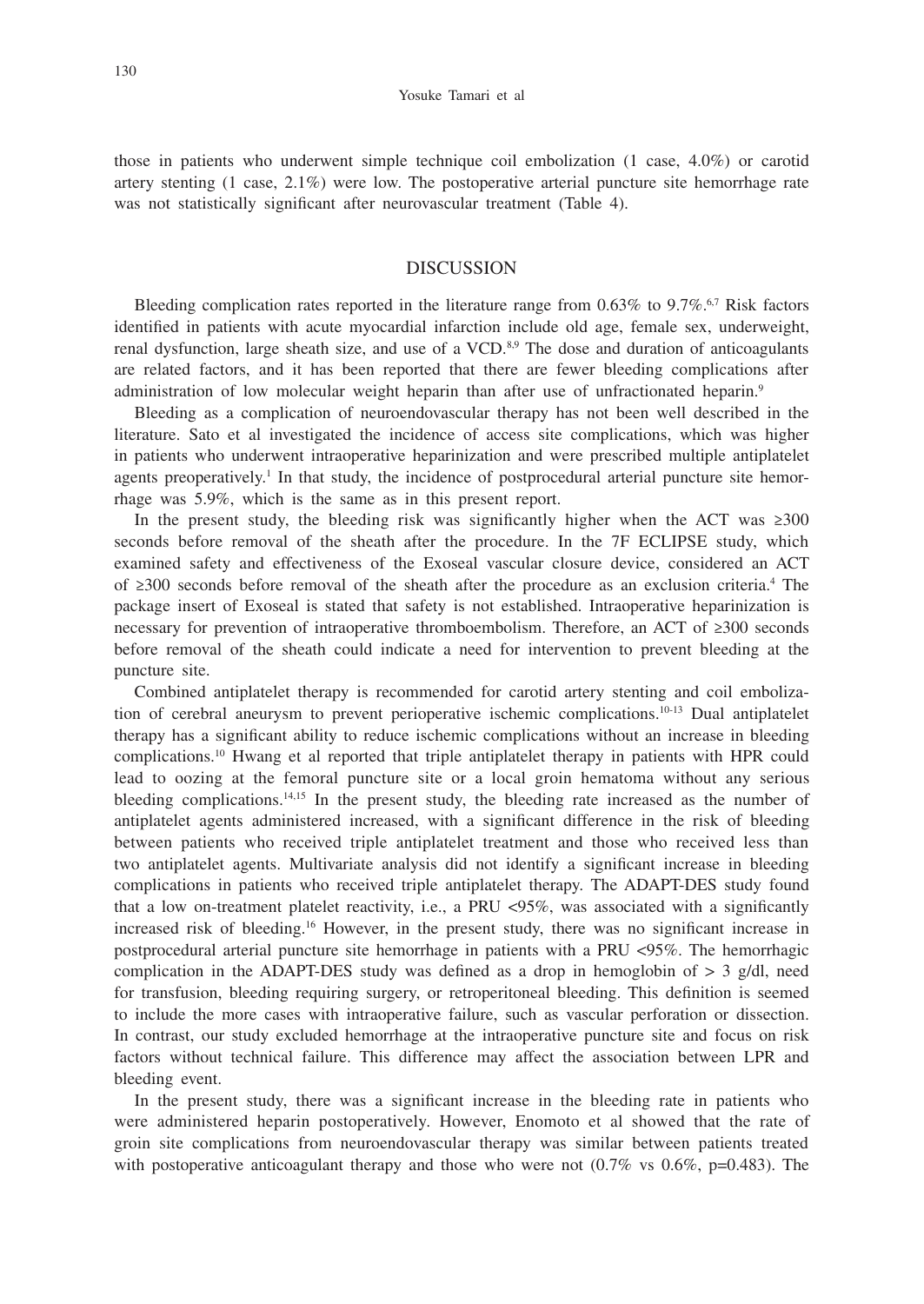hemorrhagic complication rate was also significantly lower in patients who received heparin after neuroendovascular treatment. And the author speculated that postoperative use of heparin may depend on the onset of hemorrhagic or ischemic complications intraoperatively.<sup>17</sup> This study excluded intraoperative puncture site complications. The previous study is different from this study in regard to this definition. It is considered that this study may more accurately reflect the effects of postoperative heparin use. Heparin is an anticoagulant with antithrombin activity; therefore, interpatient variability is wide and it is difficult to accurately predict the response to an anticoagulant dose.18 In contrast, argatroban is a synthetic direct thrombin inhibitor derived from L-arginine<sup>19</sup> that has been reported to achieve a dose-related steady-state effect within 2 hours of injection.18 In the present study, there was no increase in the postoperative arterial puncture site hemorrhage rate in patients who received argatroban. When using heparin, it is necessary to confirm an ACT of < 300 seconds before removing the sheath after the procedure and to routinely monitor coagulation ability in the perioperative period. If these cannot be performed, argatroban may be considered as postoperative anticoagulant therapy.

We found that the rate of the postprocedural arterial puncture site hemorrhage was not statistically significant in sheath size. In recent studies, the puncture site complication rate when a VCD was used was not significantly different from that when manual compression was used.<sup>2,3,5,6</sup> In this study, there was no significant difference in bleeding risk according to whether a VCD (Angioseal or Exoseal) or manual compression was used. An 8 Fr Angioseal and 7 Fr Exoseal could be used when the sheath is larger than the recommended size. There were no significant differences between use with and without adaptation. Finally, in these series, the hemostasis method used was not considered to affect the risk of the postprocedural arterial puncture site hemorrhage.

Sato et al reported that the postprocedural puncture site hemorrhage was common with carotid artery stenting and percutaneous transluminal angioplasty<sup>1</sup> and attributed this finding to intraoperative heparinization, preoperative administration of multiple antiplatelet agents, and large sheath size.<sup>1</sup> Although not statistically significant, rates of bleeding with balloon-assisted coil embolization for cerebral aneurysms (5 cases, 10.9%) or stent-assisted coil embolization (4 cases, 11.1%) were high while those of simple technique coil embolization (1 case, 4.0%) or carotid artery stenting (1 case, 2.1%) were low in this study. These findings could be explained by the intraoperative ACT being ≥300 seconds and postoperative administration of heparin in the stent-assisted coil embolization group and inclusion of 2 of 3 patients in whom hemostasis was unsuccessful in the balloon-assisted coil embolization group. The bleeding rate was low when carotid artery stenting and simple coil embolization were performed because heparin was not administered postoperatively.

In the previous study with acute myocardial infarction, the old age, female sex, underweight and renal dysfunction were significantly increased bleeding.<sup>8,9</sup> In contrast, Nishi et al found that major bleeds were not associated with advanced age, sex, or low body surface area.20 In this study, age, female sex and body mass index were not associated with an increased risk of postprocedural arterial puncture site hemorrhage. In our series, if arteriosclerosis or small vessel size was observed at the puncture site on the preoperative CT scan, we changed the puncture site or reduce the sheath size in order to prevent puncture site complications. Renal dysfunction affects the pharmacokinetics of heparin because heparin is renally excreted. Moscucci et al found that this was associated with an increased risk of major bleeding.<sup>7</sup> In this study, estimated glomerular filtration rate was sometimes low in the hemorrhagic group, but the difference did not achieve statistical significance. Rate of major bleeding in postprocedural arterial puncture hemorrhage was low, therefore renal dysfunction may not be associated with the postprocedural puncture site hemorrhage.

As for the limitations of this study, since it is a retrospective study, there is a lack of standard-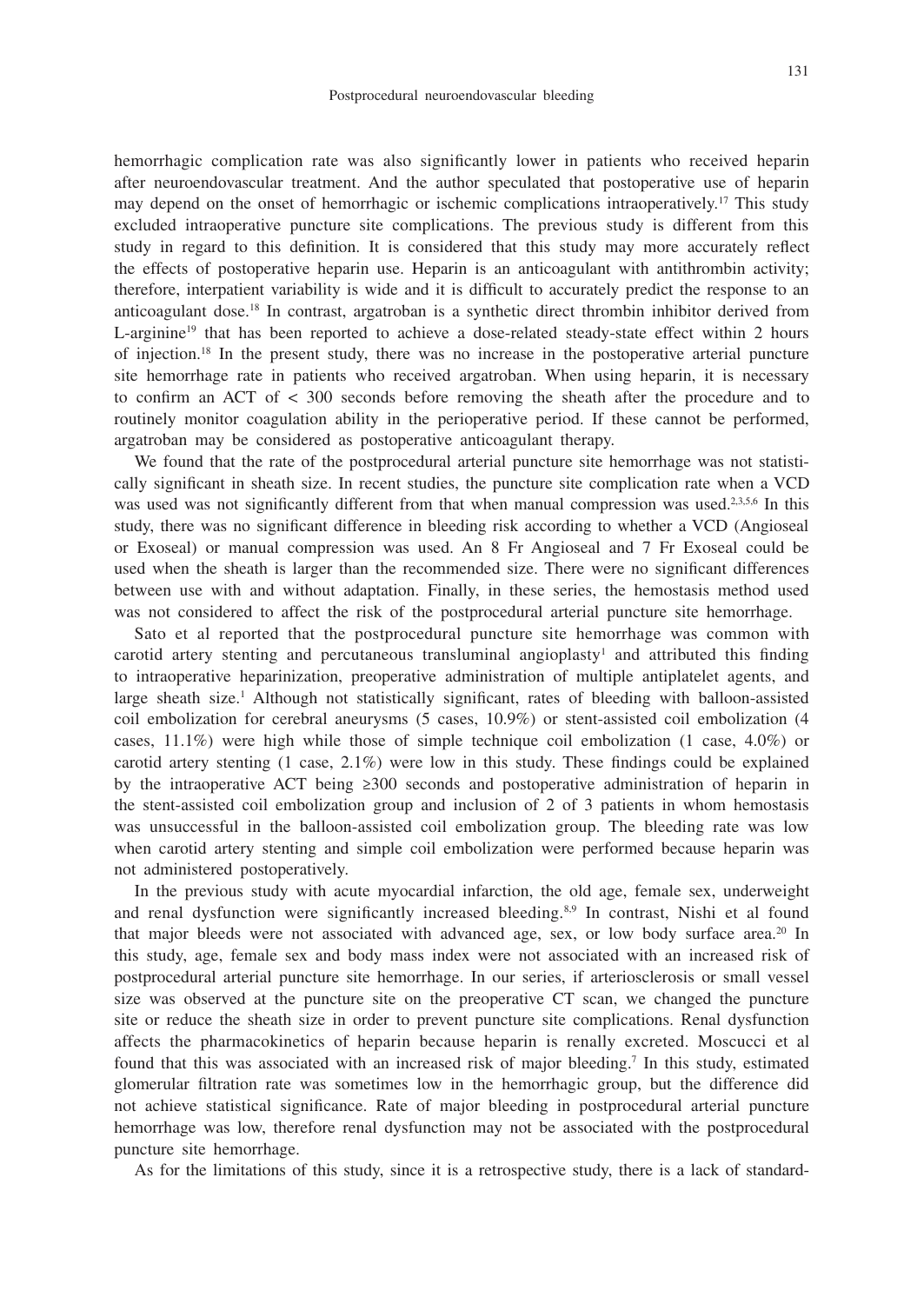Yosuke Tamari et al

ized protocols. First, the duration and dose of the anticoagulant therapy of each patient in the same group was not strictly identical. Second, the data were based on our medical records, so several important piece of information on bleeding could have been omitted. Third, the bleeding complications in the single center were few and limited statistical analysis. Finally, we excluded the patients in whom initial hemostasis had failed, since we examined risk factor of late-onset puncture site hemorrhage.

#### **CONCLUSION**

This study investigated the risk factors for puncture site hemorrhage after neuroendovascular therapy. The risk of puncture site hemorrhage was higher in patients whose ACT was ≥300 seconds before removal of the sheath after the procedure, in those who received a triple antiplatelet therapy, and in the group that was administered heparin postoperatively.

## ACKNOWLEDGEMENTS

The authors thank all of the staff members at the Department of the Neurosurgery, Nagoya University Graduate School of Medicine for their valuable support.

## DISCLOSURE STATEMENT

None of the authors have any conflicts of interest to declare in relation to this work.

#### **REFERENCES**

- 1 Sato M, Matsumaru Y, Sakai N, Yoshimura S, JR-NET Study Group Affiliations. Detailed analysis of puncture site vascular complications in Japanese Registry of Neuroendovascular Therapy (JR-NET) and JR-NET2. *Neurol Med Chir (Tokyo)*. 2014;54 Suppl 2:17–22.
- 2 Upponi SS, Ganeshan AG, Warakaulle DR, Phillips-Hughes J, Boardman P, Uberoi R. Angioseal versus manual compression for haemostasis following peripheral vascular diagnostic and interventional procedures--a randomized controlled trial. *Eur J Radiol*. 2007;61(2):332–334. doi:10.1016/j.ejrad.2006.09.007.
- 3 Starnes BW, O'Donnell SD, Gillespie DL, et al. Percutaneous arterial closure in peripheral vascular disease: a prospective randomized evaluation of the Perclose device. *J Vasc Surg*. 2003;38(2):263–271. doi:10.1016/ s0741-5214(03)00291-x.
- 4 Wong SC, Bachinsky W, Cambier P, et al. A randomized comparison of a novel bioabsorbable vascular closure device versus manual compression in the achievement of hemostasis after percutaneous femoral procedures the ECLPISE (Ensure's Vascular Closure Device Speeds Hemostasis Trial). *JACC Cardiovasc Interv*. 2009;2(8):785–793. doi:10.1016/j.jcin.2009.06.006.
- 5 Das R, Ahmed K, Athanasiou T, Morgan RA, Belli AM. Arterial closure devices versus manual compression for femoral haemostasis in interventional radiological procedures: a systematic review and meta-analysis. *Cardiovasc Intervent Radiol*. 2011;34(4):723–738. doi:10.1007/s00270-010-9981-0.
- 6 Koreny M, Riedmüller E, Nikfardjam M, Siostrzonek P, Müllner M. Arterial puncture closing devices compared with standard manual compression after cardiac catheterization: systematic review and metaanalysis. *JAMA*. 2004;291(3):350–357. doi:10.1001/jama.291.3.350.
- 7 Moscucci M, Fox KAA, Cannon CP, et al. Predictors of major bleeding in acute coronary syndromes: the Global Registry of Acute Coronary Events (GRACE). *Eur Heart J*. 2003;24(20):1815–1823. doi:10.1016/ s0195-668x(03)00485-8.
- 8 Berkowitz SD, Stinnett S, Cohen M, Fromell GJ, Bigonzi F, ESSENCE Investigators. Prospective comparison of hemorrhagic complications after treatment with enoxaparin versus unfractionated heparin